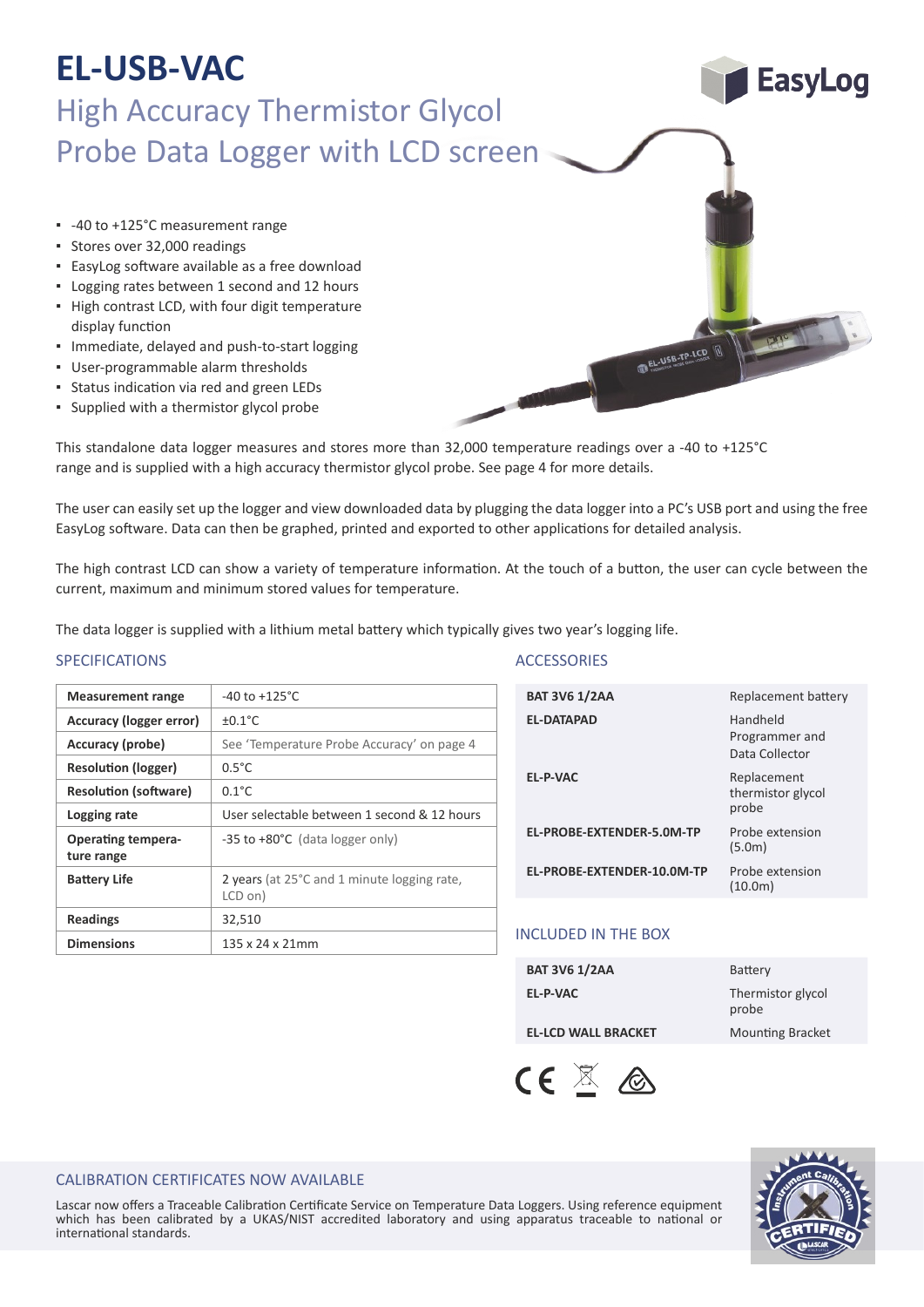## **EL-USB-VAC** High Accuracy Thermistor Glycol Probe Data Logger with LCD screen

### EL‐WIN‐USB

EasyLog control so�ware is available as a free download from www.contika.dk. Easy to install and use, the control software is compatible with 32-bit and 64-bit versions of Windows 7, 8 & 10. The software is used to set up the logger, download, graph and annotate data or export in Excel, PDF and jpeg formats.

The software allows the following parameters to be configured:

- Logger name
- Measurement parameter (°C or °F)
- Logging rate (user selectable between 1 second and 12 hours)
- High and low alarms
- Immediate and delayed logging start

**Download the latest version of the so�ware free of charge from www.contika.dk**

### DISPLAY STATUS INDICATION

EasyLog

The EL‐USB‐VAC features a high contrast LCD which shows logged temperature values using seven segment numbers, along with annunciators. The LCD can also show information regarding the loging status.

The LCD shows three different recorded readings, which can be cycled through using the built-in push button. The most recent logged temperature, maximum logged temperature and minimum logged temperature can be displayed.

To increase battery life it is possible, via the software, to turn off the display or have it active only after pressing the button.

| <b>Display</b> | <b>Logger Status</b>              | Explanation                                                                                                                                                                                                          |
|----------------|-----------------------------------|----------------------------------------------------------------------------------------------------------------------------------------------------------------------------------------------------------------------|
|                | Delayed Start                     | This is shown when the button is pressed and the logger is set to start at a specific date and time                                                                                                                  |
| πć             | Push to Start                     | This will flash when the logger is setup for 'Push to Start' logging                                                                                                                                                 |
|                | Logging                           | This is shown when the logger is running in 'LCD off' mode, and the button is pressed. The display clears<br>again after a short period                                                                              |
|                | Stopped                           | If the logger has not been set to log and the button is pressed, three dashes are displayed for a short period                                                                                                       |
| $LLr_{N}$      | Clear Max/Min                     | This indicates that the maximum and minimum stored values have been cleared after pressing the button for<br>a few seconds. This will not work if the probe is disconnected or the logger is connected to a USB port |
|                | Probe<br>has been<br>disconnected | The flashing message 'Prob', followed by a number or letter, will be displayed if the logger is logging and the<br>probe becomes disconnected. The number/letter confirms the type of probe that should be connected |



**Reading**





**Maximum/Minimum logged value symbol**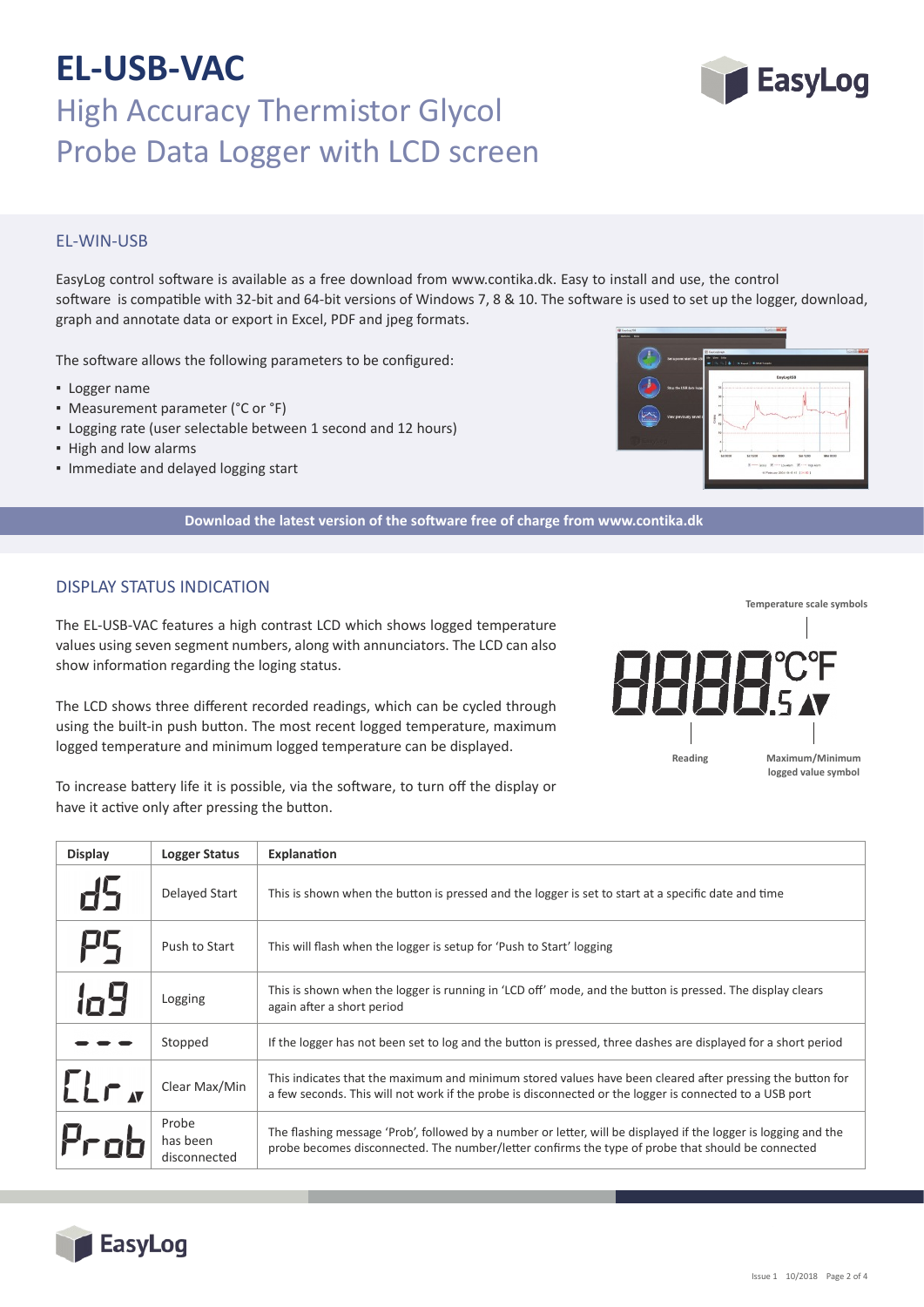## **EL-USB-VAC** High Accuracy Thermistor Glycol Probe Data Logger with LCD screen



### LED STATUS INDICATION

EL‐USB‐VAC features two LEDs:

- The first LED flashes red to indicate that the EL-USB-VAC is in an alarm condition. It will flash when the logged temperature has exceeded a Low or High alarm level.
- The second LED flashes **green** to indicate that the EL‐USB‐VAC is not in an alarm condi�on.

Using EL-WIN-USB it is possible to set the alarm to remain active even if the reading has returned to normal, in which case the alarm LED will continue to flash red. This 'Hold' feature in the software ensures the user is notified that at some point an alarm level has been exceeded, without needing to download the data.

Using the control software it is possible to set a delayed alarm. In this mode the logger has to see multiple consecutive alarms before being activated.

Hold is enabled by default, and can be turned off via the control software. The red LED will then only flash whilst the logger is in an alarm condition. When the temperature returns to normal, the green LED will flash.

|                                  | Green single flash (every 30 seconds)<br>The data logger is not currently logging, but is primed to start at a later date and time (delayed start) |
|----------------------------------|----------------------------------------------------------------------------------------------------------------------------------------------------|
| ဝ ဝ                              | Green single flash (every 10 seconds)<br>The data logger is currently logging. No alarm                                                            |
| $\overline{O}$ $\overline{O}'$   | Red single flash (every 10 seconds)<br>The data logger is currently logging. Low alarm                                                             |
| $\overline{0}$                   | Red double flash (every 10 seconds)<br>The data logger is currently logging. High alarm                                                            |
| ΟÓ                               | Green single flash (every 20 seconds)<br>The data logger is currently logging. Low battery                                                         |
| $\circ$ o'                       | Red single flash (every 20 seconds)<br>The data logger is currently logging, however the battery is running low. Low alarm                         |
| o ở                              | Red double flash (every 20 seconds)<br>The data logger is currently logging, however the battery is running low. High alarm                        |
| $\mathsf{d}'\mathsf{o}$          | Green double flash (every 20 seconds)<br>The data logger is full and has stopped logging                                                           |
| $\boldsymbol{0}'\boldsymbol{0}'$ | Red & Green single flash alternately (every 20 seconds)<br>The data logger is full and has stopped logging. High or low alarm                      |
|                                  | No LEDs flash<br>The data logger is stopped, the battery is empty or there is no battery                                                           |
|                                  | Red Triple flash (every 10 seconds)<br>The data logger is currently logging, but the probe has been disconnected                                   |